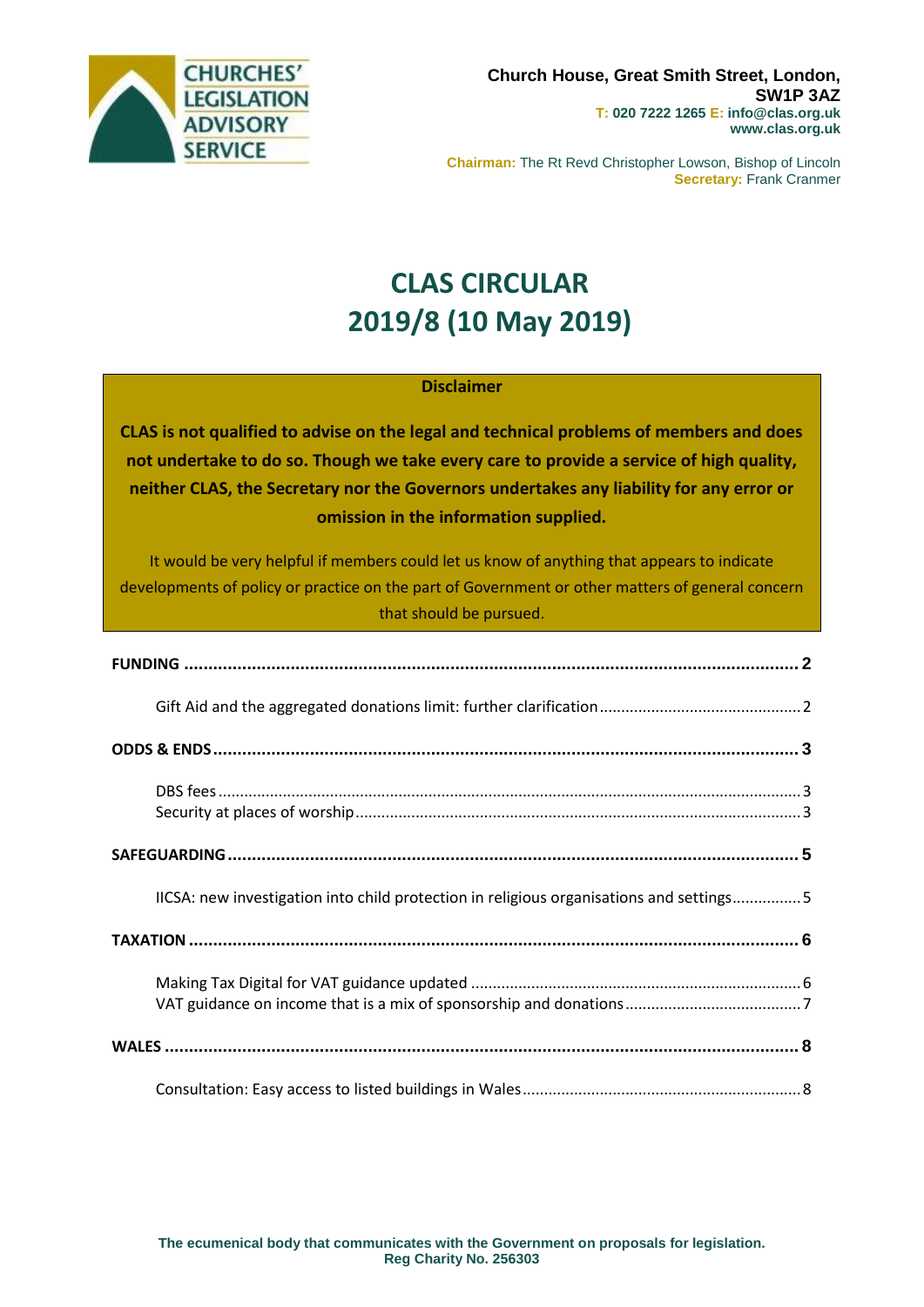## <span id="page-1-0"></span>**FUNDING**

<span id="page-1-1"></span>**Gift Aid and the aggregated donations limit: further clarification**

**For information**

In Circular 2019/7, we explained that HMRC had made an error when it stated that the limit for donations that may be aggregated when using Charities Online (which gives charities the option to add together small donations made under Gift Aid up to a total of £1,000 per entry) had been increased to £30. **HMRC subsequently stated that the limit for each donation to be aggregated remained at £20**. We also made it clear that the aggregated donations limit relates to processing Gift Aid claims and is entirely separate from the Gift Aid Small Donations Scheme (GASDS) and that *the recent increase in the eligible donation value under the GASDS from £20 to £30 has not changed.* However, it has since been suggested that, as worded, our note might imply that *any* donation not exceeding £20 at a single event (even a church service) can be aggregated.

That was not our intention. Gift Aid can only be aggregated and claimed on donations not exceeding £20 *which have been received from donors who have completed Gift Aid declarations* – unlike the relief available under the GASD Scheme in respect of donations not exceeding £30 received from individuals who have not completed a declaration.

The GovUK guidance is here: [https://www.gov.uk/guidance/schedule-spreadsheet-to-claim-back-tax](https://www.gov.uk/guidance/schedule-spreadsheet-to-claim-back-tax-on-gift-aid-donations)[on-gift-aid-donations.](https://www.gov.uk/guidance/schedule-spreadsheet-to-claim-back-tax-on-gift-aid-donations)

[Source: CLAS - 9 May]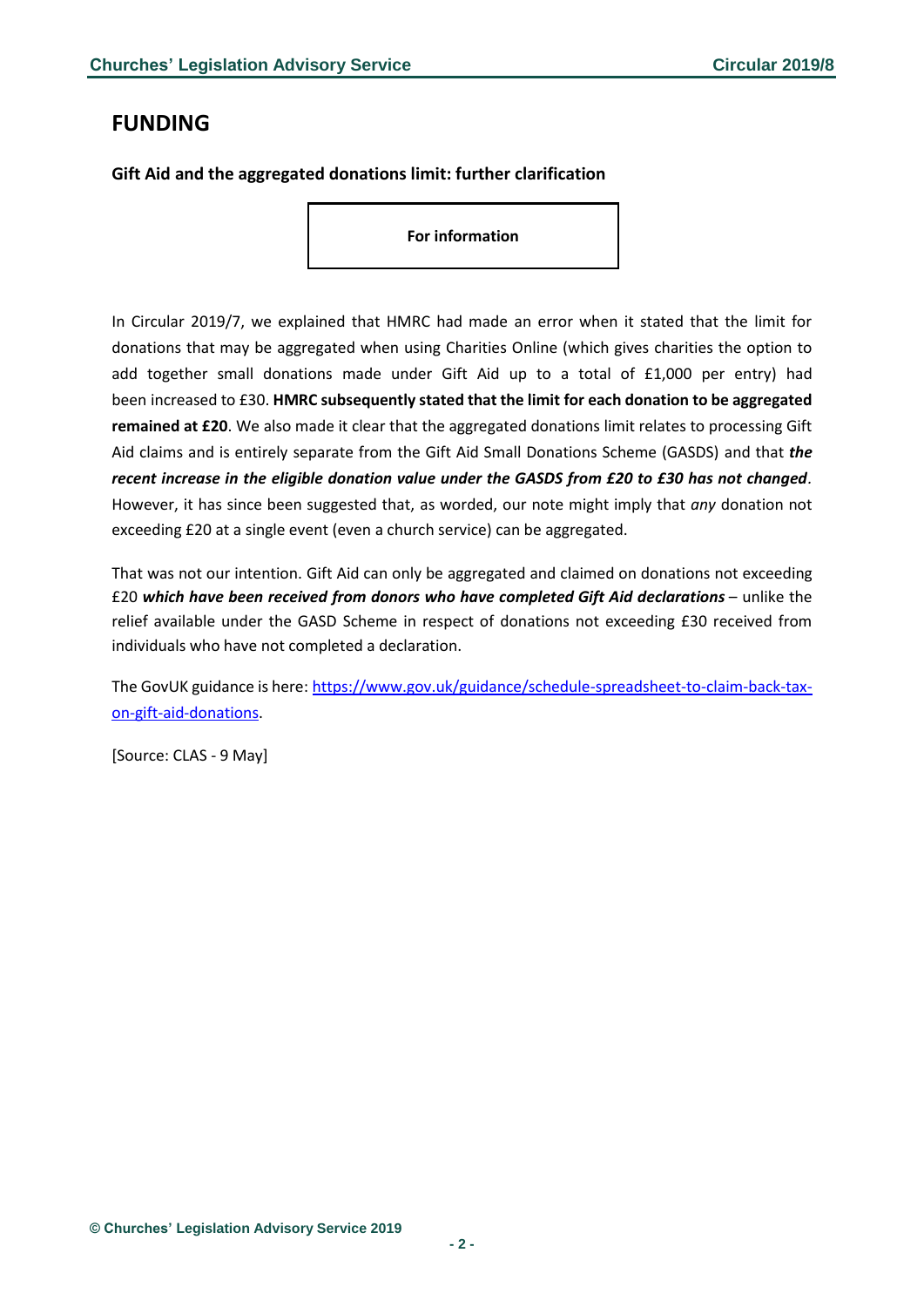## <span id="page-2-0"></span>**ODDS & ENDS**

<span id="page-2-1"></span>**DBS fees**

**For information**

The Public Accounts Committee (P.A.C) has submitted its latest report into the Disclosure and Barring Service's progress which includes an update on fees.

The full report can be found [here](https://publications.parliament.uk/pa/cm201719/cmselect/cmpubacc/2006/200602.htm) however there is one particular line that members should be aware of. The report notes that "*the DBS has confirmed that unit costs for its products have fallen significantly since we last reported and that this will drive a reduction in fees by the autumn of 2019*".

It is important to note that the DBS is currently changing its supplier and we are still awaiting confirmation as to who this will be. The P.A.C has requested that the Home Office provide the Committee with an update on the progress it is making to reduce the fees to the users of the DBS's services in a letter before the summer recess. We will therefore be monitoring the situation as it develops.

[Source: Public Accounts Committee – 1 May]

#### <span id="page-2-2"></span>**Security at places of worship**



On 7 May, the Home Secretary made a Common[s statement](https://hansard.parliament.uk/commons/2019-05-07/debates/21C4190A-5CAB-43DA-8360-AA944753E549/PlacesOfWorshipSecurityFunding) on security in places of worship. Recalling the acts of terrorism in Christchurch and Sri Lanka, he said that there was no doubt that people had been targeted because of their religion and that the Government was doing all it could to prevent such attacks in the UK. Specifically:

- it had increased the places of worship protective security fund to £1.6 million for 2019-20 double the amount awarded last year—and since the scheme was launched in 2016, more than £1.5 million had been awarded, with 63 grants to churches, 49 to mosques, five to Hindu temples and 16 to gurdwaras;
- a separate £14 million grant provided security for Jewish schools and synagogues;
- a new £5 million fund would provide security training for places of worship across England and Wales;
- the Government was consulting religious communities on what more should be done to help them, and would shortly announce a programme of engagement, "to help us understand what they need and how to make it work in a faith setting";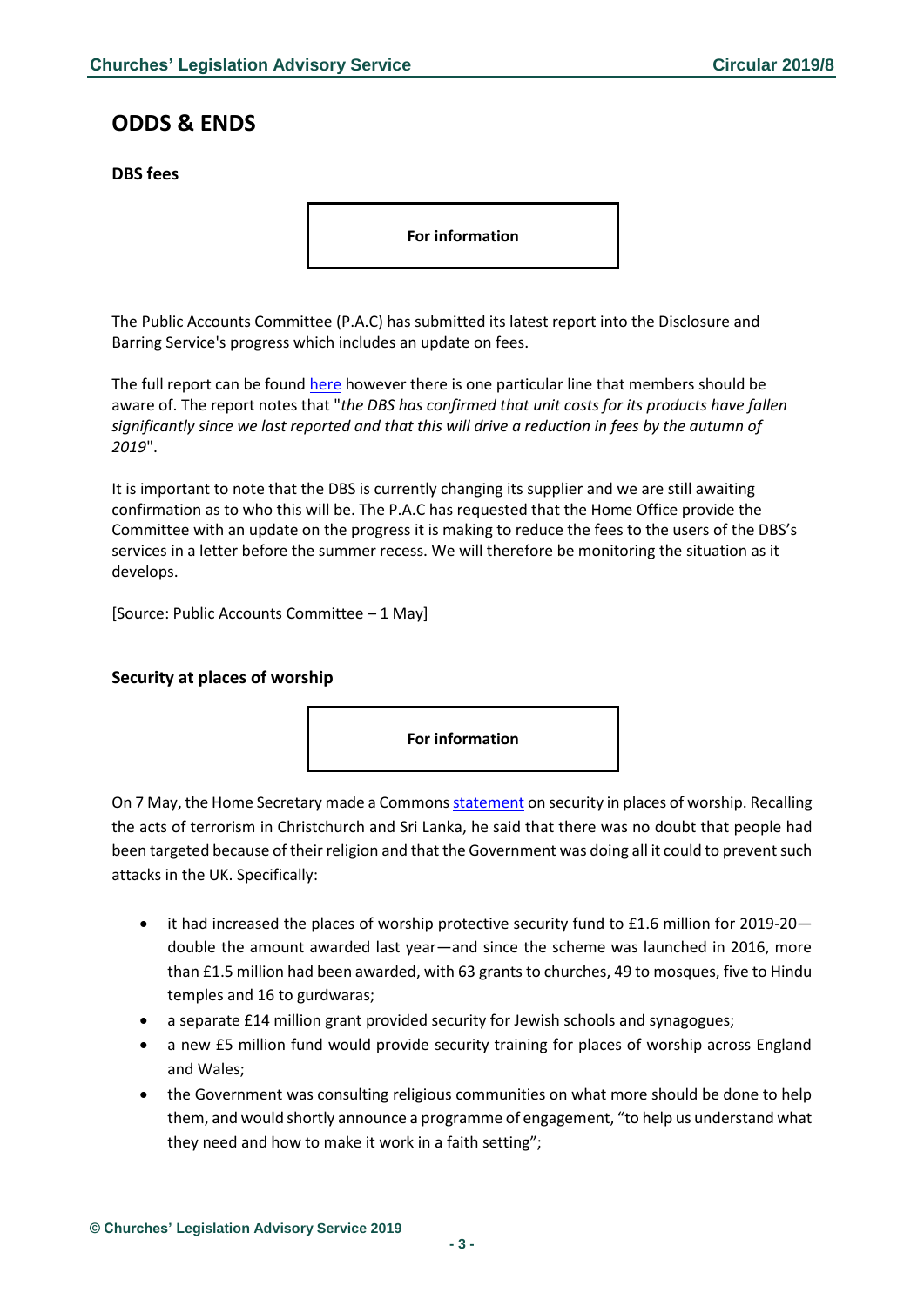- a Ramadan package of support for mosques, supporting Faith Associates to provide security training and advice in twelve workshops around England and Wales and guidance to over 2,000 mosques, community centres and madrassahs; and
- increased police patrols near mosques following the Christchurch attack.

He concluded: "We know that there are deep and genuine concerns in religious communities; we know that people are feeling vulnerable and scared, but have no doubt that I am listening to these concerns and we are responding … The freedom to practise any religion or none is a cornerstone of our democratic society. People must have the peace of mind to worship without fear, and I am doing everything within my power to make this possible."

[Source: *Commons Hansard* – 7 May]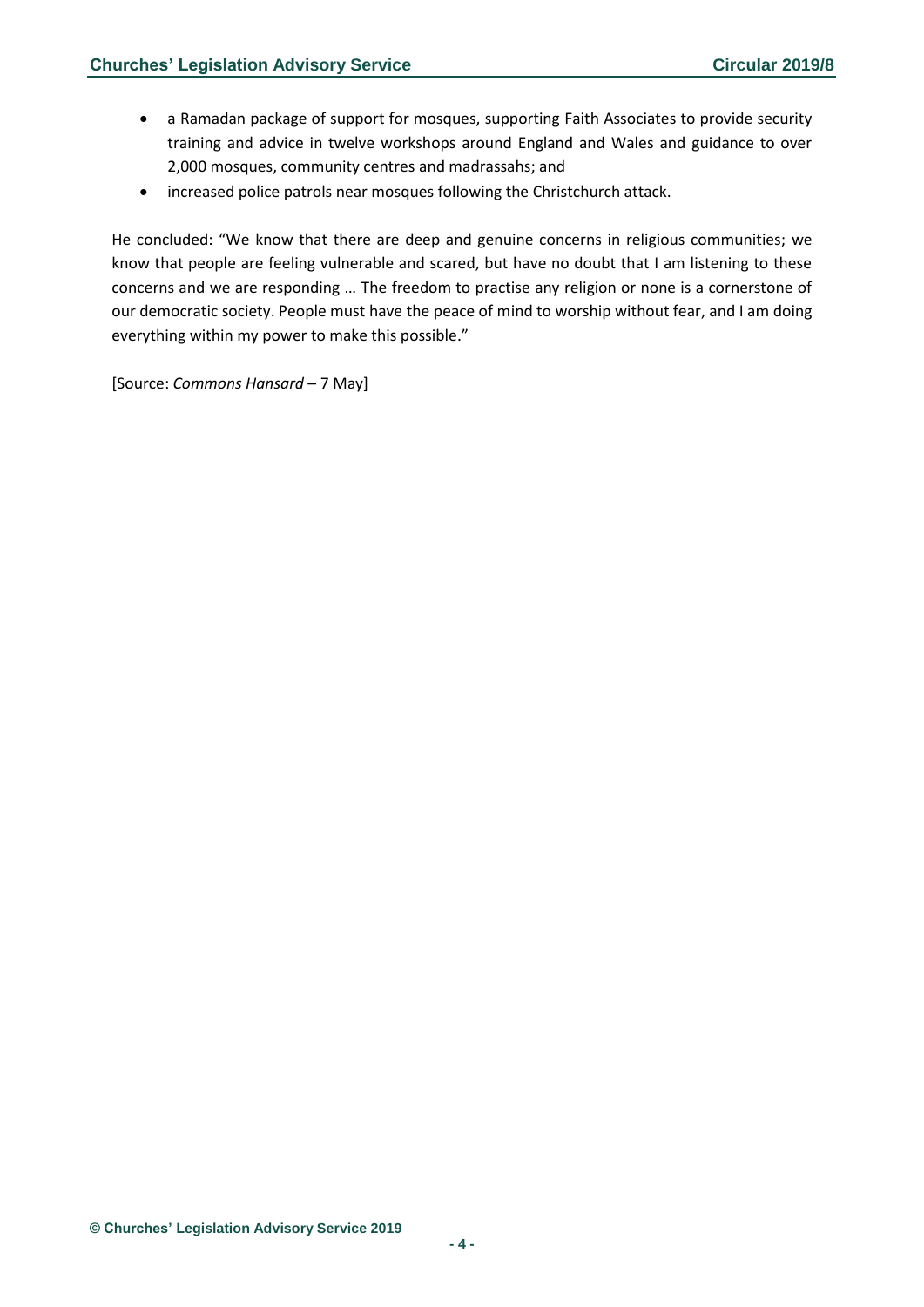## <span id="page-4-0"></span>**SAFEGUARDING**

#### <span id="page-4-1"></span>**IICSA: new investigation into child protection in religious organisations and settings**

**For information**

IICSA has announced a new [investigation](https://www.iicsa.org.uk/investigation/child-protection-religious-organisations-and-settings) into child protection in religious organisations and settings. The investigation will be thematic and will review the current child protection policies, practices and procedures in religious institutions in England and Wales.

Organisations falling under the remit of the investigation will include Nonconformist Christian denominations, the Jehovah's Witnesses, Baptists, Methodists, Islam, Judaism, Sikhism, Hinduism and Buddhism. This investigation is separate from IICA's investigations into the Anglican and Roman Catholic Churches.

IICSA states that religious settings such as mosques, synagogues, churches and temples will be within the scope of the inquiry. Places of faith tuition, such as Muslim madrassahs, Christian Sunday schools and places where children and young people gather in connection with their religious beliefs, including youth groups and camps, will also be investigated by the Inquiry.

**Organisations and individuals are being invited to apply for core participant status**. Core participants must have a significant interest in this investigation and have special rights defined by legislation.

A preliminary hearing will take place at 2 pm on **23 July** and public hearings will take place in 2020.

IICSA has also published its report on the Diocese of Chichester and the response to allegations against Peter Ball. You can read the full repor[t here.](https://www.iicsa.org.uk/news/inquiry-publishes-report-diocese-chichester-and-peter-ball)

[Source: IICSA – 2 May]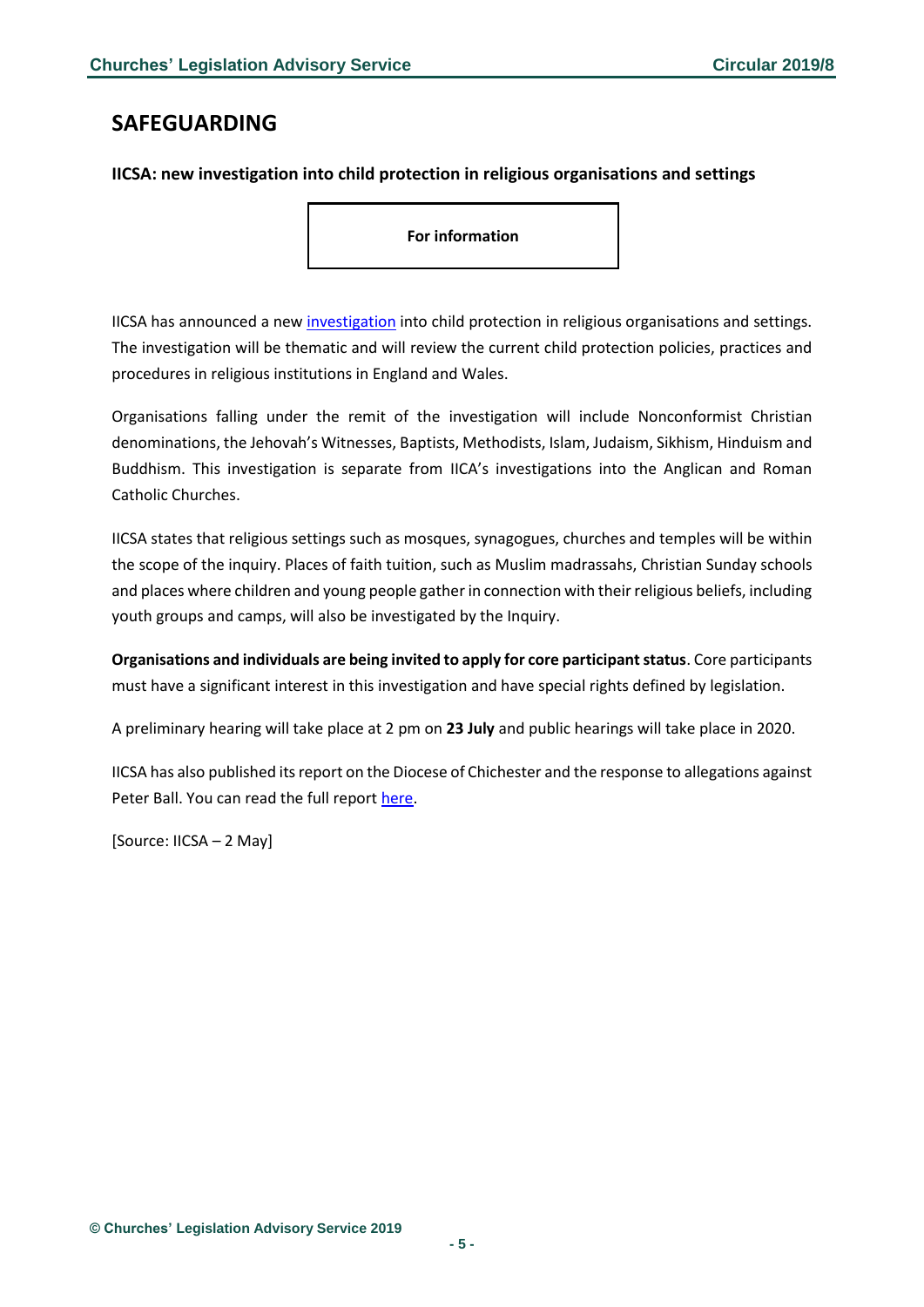# <span id="page-5-0"></span>**TAXATION**

## <span id="page-5-1"></span>**Making Tax Digital for VAT guidance updated**

**For information**

HMRC has updated VAT Notice 700/22: *[Making Tax Digital for VAT](https://www.gov.uk/government/publications/vat-notice-70022-making-tax-digital-for-vat/vat-notice-70022-making-tax-digital-for-vat)*. One of the most important changes for churches concerns charity fundraising events, with HMRC relaxing the digital links reporting requirement as follows:

#### *4.3.4 Charity fundraising events*

*A charity fundraising event can include a number of supplies that would need to be recorded on a VAT return. Charities may find it difficult to meet the strict digital record keeping requirements for events run by volunteers. Therefore, HMRC will accept that charities can record digitally all supplies made relating to the event as if it were a single invoice, and all supplies received can be treated similarly.*

*The following rule has the force of law: "Where supplies are made or received during a charity fundraising event run by volunteers you may treat all supplies made as covered by one invoice for the event, and all supplies received as covered by one invoice for the event, for the purposes of the digital record keeping requirements".*

*This relaxation only varies the requirements on maintaining records using functional compatible software. It does not change any other record keeping requirements set out in VAT legislation.*

*Example: A church fete is being run for a charity. During the event the volunteers create a record of the supplies made. When the event is over, the charity can record the total supplies made at the same rate of VAT and with the same tax point as a single entry in their functional compatible software and they can record all supplies received as a single entry in functional compatible software.*

For churches required to comply with Making Tax Digital (those that are VAT registered with a taxable turnover above the VAT threshold of £85,000) the requirement to have digital links between all VAT records is not required until a year after the mandated start date[. Section 4](https://www.gov.uk/government/publications/vat-notice-70022-making-tax-digital-for-vat/vat-notice-70022-making-tax-digital-for-vat#digital-record-keeping) of the VAT Notice provides further details on the digital reporting requirements.

[Source: HMRC – 2 May]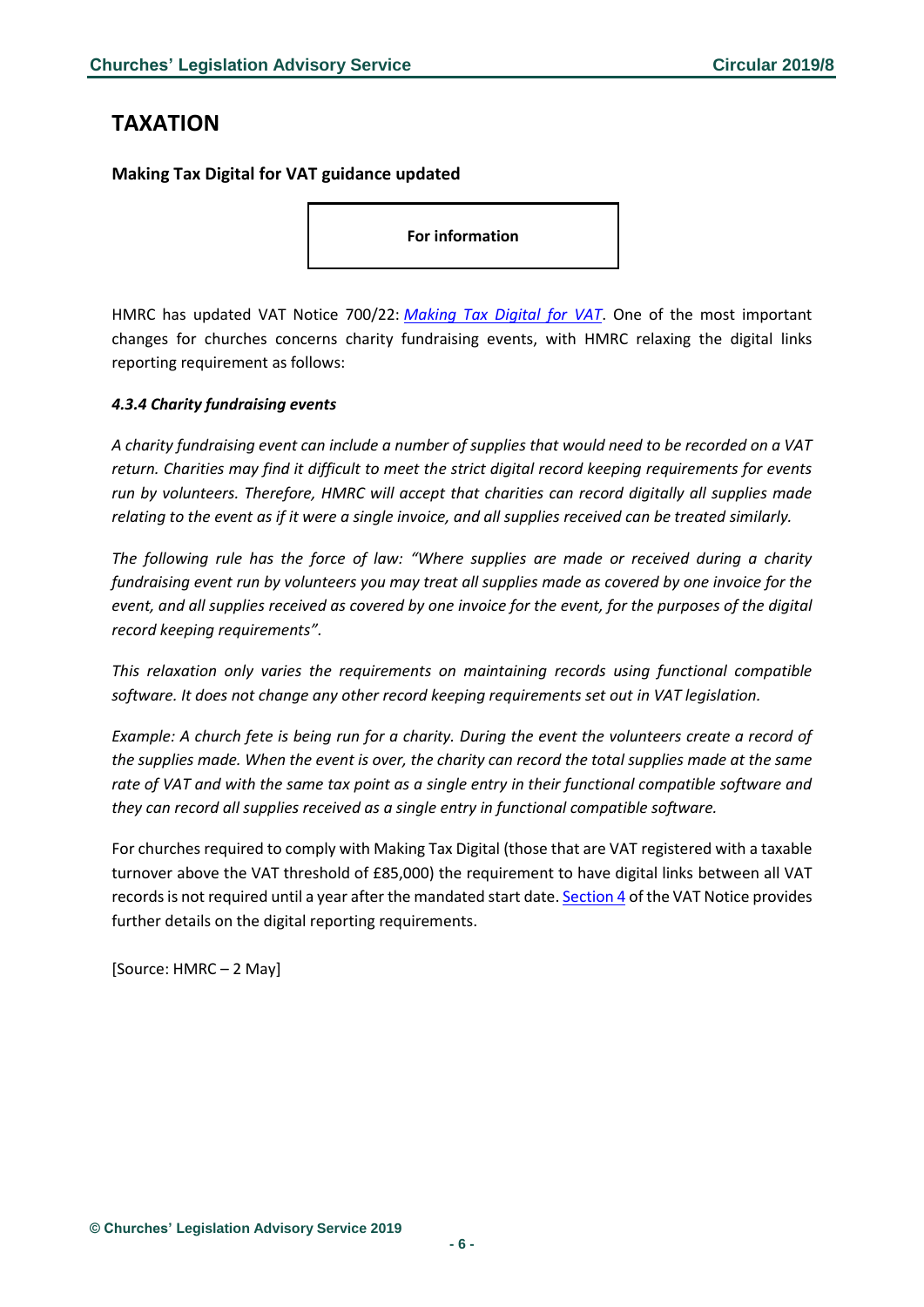#### <span id="page-6-0"></span>**VAT guidance on income that is a mix of sponsorship and donations**

**For information**

HMRC has published new *VAT guidance* (updating VAT Notice 701/1: Charities) on mixed sponsorship and donations. This provides useful information on VAT issues relating to use of a charity's name and charity of the year arrangements.

[Source: HMRC – 2 May]